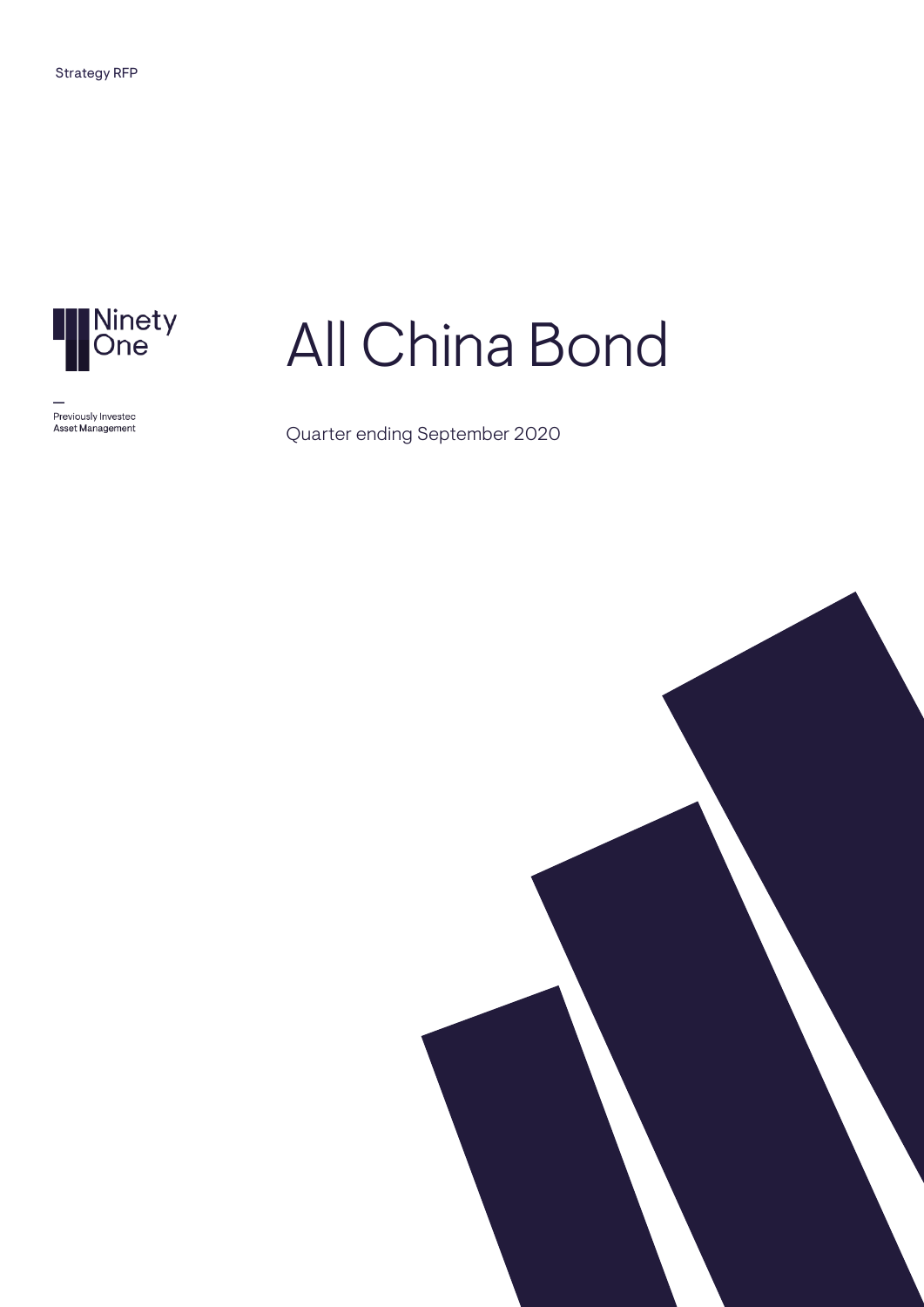#### **Contents**

| <b>Executive summary</b>                           | 3              |
|----------------------------------------------------|----------------|
| Performance                                        | $\overline{4}$ |
| Our investment expertise                           | 6              |
| Investment philosophy                              | 7              |
| Investment process                                 | 8              |
| Investment risk management and key characteristics | 12             |
| Environmental, Social and Governance integration   | 12             |
| Appendix – biographies                             | 15             |
|                                                    |                |

At Ninety One we believe in investing for a better tomorrow. We want to assist people around the globe to retire with dignity and meet their financial objectives by offering specialist, active investment expertise. We are a patient, long-term business offering organicallydeveloped investment capabilities through active segregated mandates and mutual funds. Our clients include some of the world's largest private and public sector pension funds, financial institutions, corporates, foundations, central banks and intermediaries serving individual investors.

It all began in South Africa in 1991 and we have grown to become an established global investment management firm. We continue to develop our owner culture and are committed to building a long-term inter-generational business. The founding leadership is still in place, offering stability and a long-term investment outlook for clients.

We are deeply committed to creating a better, sustainable future. We are conscious of our responsibility, both as investors of other people's money and of our broader responsibility to society. Through our core investing activities, our leadership in the industry, our environmental initiatives and our commitment to our local communities, we seek to make a positive impact in all that we do.

Our overriding aim is to manage our investments to the highest standard possible and thereby exceed our clients' investment and service expectations.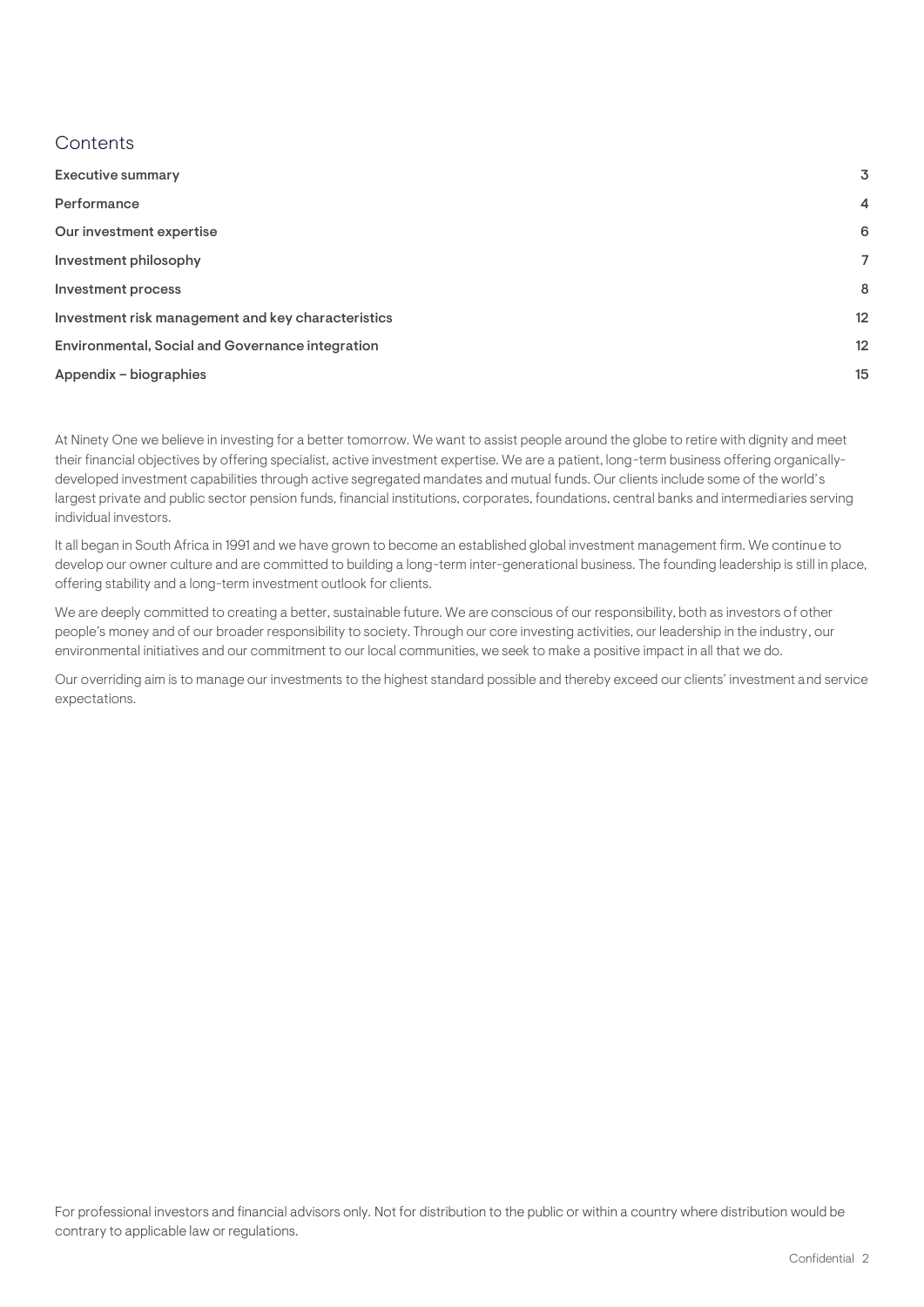## <span id="page-2-0"></span>Executive summary

Ninety One has a long history of investing in emerging markets debt (EMD). Our business started in South Africa in 1991. Fixed income and cash management in the diverse markets of Africa has been a core part of this business since the beginning. At the same time, Ninety One's investment teams have been investing in emerging markets debt for many years.

Ninety One has been an active participant in the broader China fixed income asset class for over 10 years, starting with the currency and offshore USD bonds, then offshore CNH bonds from 2011 and onshore CNY bonds from 2015 onwards.

Our All China Bond Strategy adopts a broad investment mandate that allows for active management:

- A best-ideas China-centric fixed income strategy that invests across the universe of onshore (CNY) and offshore (USD, CNH) bonds, spanning the spectrum of rates, credit and FX
- Aims to unlock relative value opportunities driven by differences in market price behaviour and currency basis across these markets
- The All China Bond Strategy aims to provide income

The All China Bond Strategy aims to provide income with the opportunity for long-term capital growth primarily through investment in a portfolio of bonds issued by Chinese borrowers. The Strategy's securities may be denominated in renminbi and/or hard currencies. For any security which is not denominated in renminbi, the returns of such security may be converted into renminbi at the discretion of the portfolio manager.

The key differentiators of Ninety One's All China Bond Strategy are:

- An established platform and long history in emerging markets:
	- More than 25 years' experience in local and external bond markets
	- Involvement in other emerging asset classes gives us insight into what drives market returns
- Specialist team:
	- Diverse and complementary skill set
	- Experienced professionals based in Singapore, Hong Kong and London
- Broad investment mandate that allows for active management:
	- Aims to unlock relative value opportunities found in China's still developing bond markets
	- Tried and tested track-record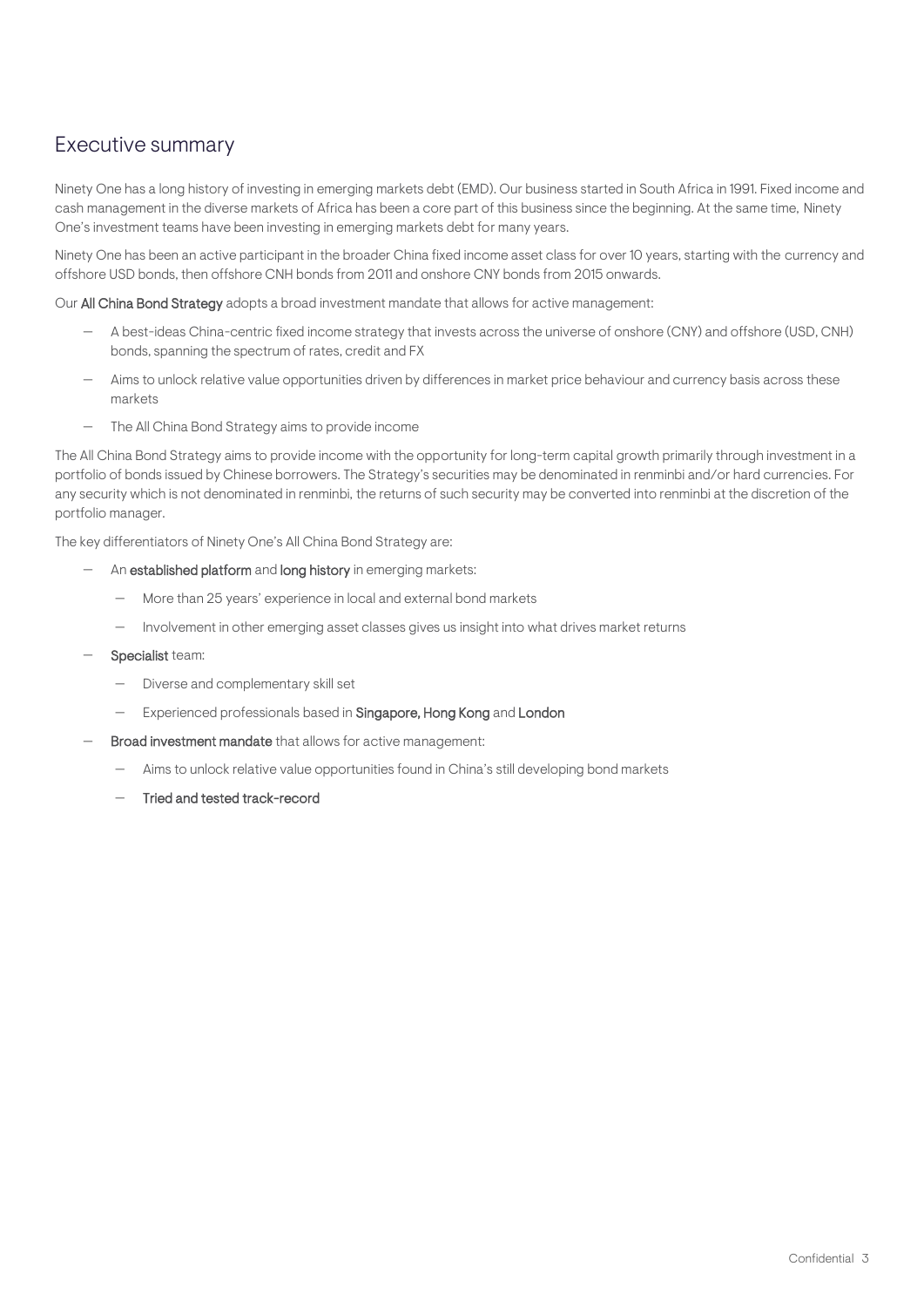## <span id="page-3-0"></span>Performance

The performance of Ninety One 's All China Bond composite is shown in the following graphs and tables.

#### All China Bond - Annualised (Gross) performance (USD)



#### All China Bond - Annual (Gross) Performance (USD)



Past performance is not a reliable indicator of future results, losses may be made.

Source: Ninety One as at 30 September 2020. Gross performance (returns will be reduced by management fees and other expenses incurred). Net performance (net of highest institutional segregated portfolio management fee), income is reinvested in USD

\*Composite inception date: 01 June 2011 returns of less than one year are not annualised.

\*\* Benchmark: Bloomberg Barclays Global Aggregate - Chinese Renminbi Index (pre 30/08/2019 iBoxx ALBI Offshore China, pre 01/05/2016 HSBC OS RMB Overall, pre 01/01/2015 CNHDR).

For further information on indices please see the Important Information section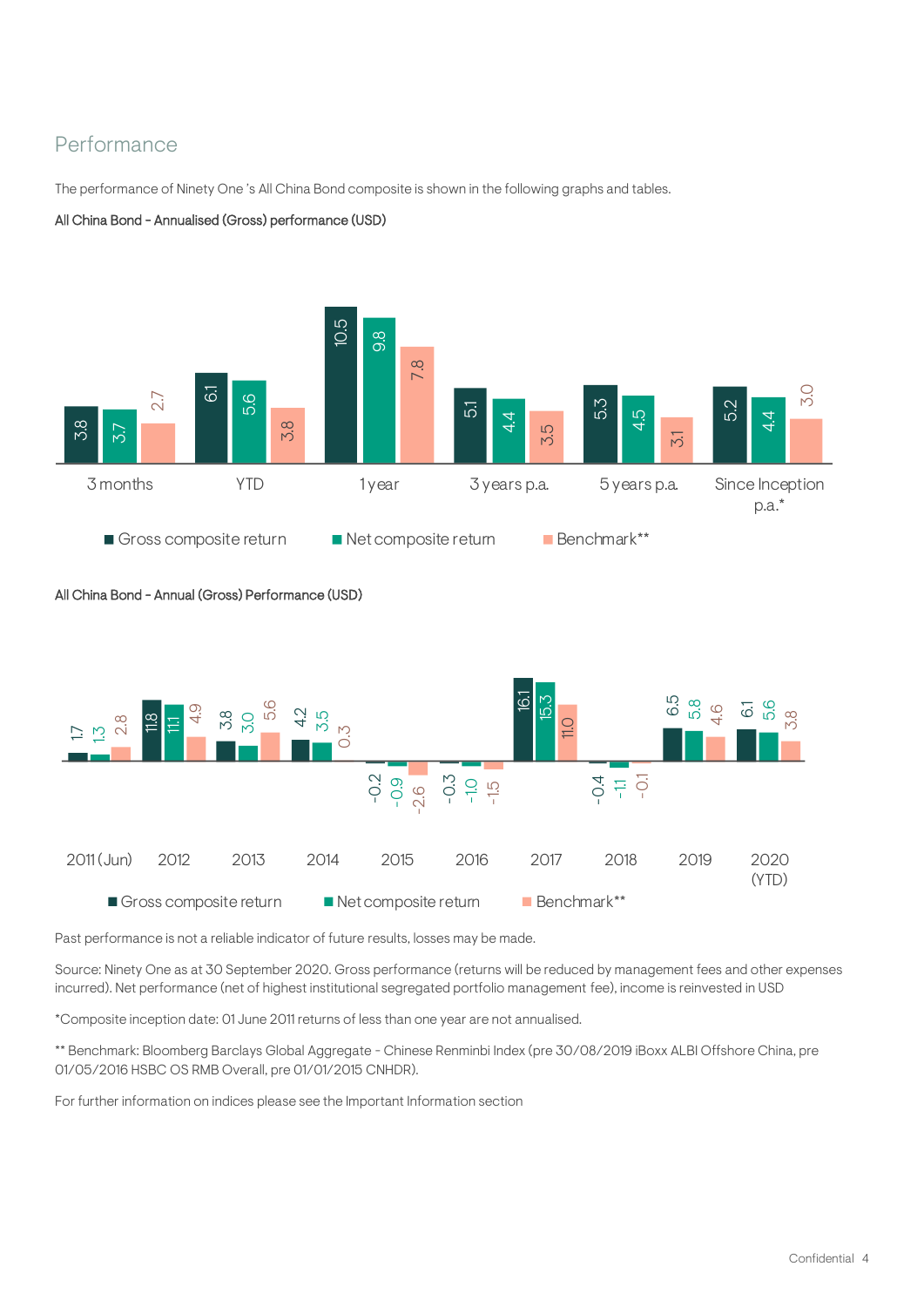#### Potential outperformance

Our 'Compelling Forces' approach ensures that we focus on fixed income segments where fundamentals, valuation and market behaviour line up in the same direction.

Our process incorporates a range of active positions across the currency, sovereign yield curve plays and issue selection. We believe that this helps to ensure that we are not reliant on one investment theme, dampen volatility and provides the potential for outperformance in a wide variety of market conditions. We believe that relative value opportunities present themselves in both bear and bull markets.

Having said this, as we adopt a fundamentals-based investment process, we find that the Strategy has tended to perform best in environments of higher dispersion where returns are being driven by economic and corporate fundamentals.

#### Potential underperformance

We believe our Strategy may perform less well during a period when markets reverse very sharply, particularly when markets are moving from a general bull market to a general bear market or vice versa.

We firmly believe that fundamentals drive markets over the medium and long term. Our process is therefore likely to suffer on occasions where markets behave less rationally, are driven by event risk or appear to ignore fundamentals.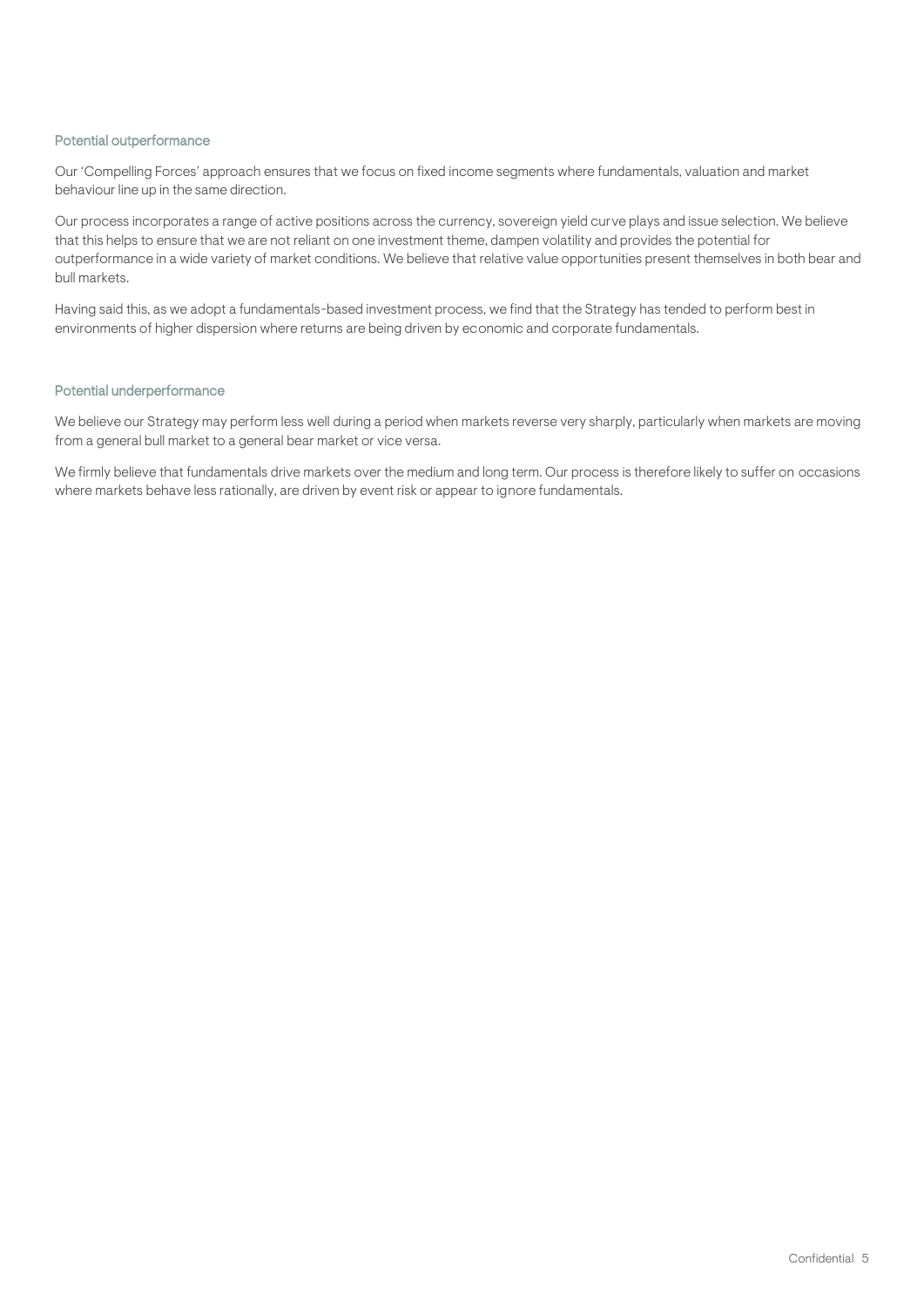## <span id="page-5-0"></span>Our investment expertise

Team members are organised into specialist groups that apply their expertise to focused areas in which they have proven their ability to perform. This facilitates timely and effective decision-making and ensures accountability for key decisions. The investment ideas are subject to team peer review to ensure that only the best opportunities are selected.

Within Global Emerging Market Debt, we have two sub-teams; Emerging Market Sovereign & FX and Emerging Market Corporate Debt. The sovereign sub-team is organised by region, working in pairs to cover the regions across three asset classes: sovereign local debt, sovereign hard currency debt, and currencies. The corporate sub-team is organised by sector. The teams work very closely together, bisecting countries and corporate sectors to support broader investment views and themes. Investment ideas are generated by the analysts before being debated and discussed by the broader team. Once a suggested trade has been approved by the portfolio managers it will filter into the relevant strategies via the teams' disciplined portfolio construction process.

Wilfred Wee and Alan Siow are responsible for the All China Bond Strategy and take full responsibility for the strategy's positioning and performance.

The following chart shows the China Rates and Credit team:





**Alan Siow** Strategy Leader Credit

#### Investment Specialists -Asia Strategies

Wilfred Wee

Strategy Leade

Mark Evans André Roux Asia Asia

Asia

#### Investment Specialists -Corporate

#### Investment Specialists-Sovereign & Currency

| Victoria Harling          | Stacy Xie       | Peter Eerdmans   | Werner Gey van Pittius |
|---------------------------|-----------------|------------------|------------------------|
| Corporate Strategist      | Financials      | Top-Down         | EEMEA                  |
| Juliet Lim                | Kevan Salisbury | Vivienne Taberer | Grant Webster          |
| Oil & Gas, Infrastructure | Resources       | LatAm            | EEMEA & Top-Down       |
| Leah Parento              | Alan Siow       | Antoon de Klerk  | Michail Diamantopoulos |
| Transport & Consumer      | Real Estate     | Africa & LatAm   | СE                     |
| Tammy Lloyd               |                 | Roger Mark       | Thys Louw              |
| Telecom & Utilities       |                 | EEMEA            | Africa & Top-Down      |

**Quantitative Support** 

#### **Internal Support**

Tom Peberdy Julia Poszmik Nicholas Marshall Jonathan George Business Manage Portfolio Specialist **Ouantitative Analyst\*** Analyst<sup>\*</sup>

#### Global Investment Infrastructure Support

Trading | Environmental, Social and Governance (ESG) | Risk & Performance | Implementation

\* Shared resource with SA Rates.

The investment team is subject to change not necessarily with prior notification. As at 30 September 2020.

Detailed biographies of the Strategy leaders can be found in the Appendix.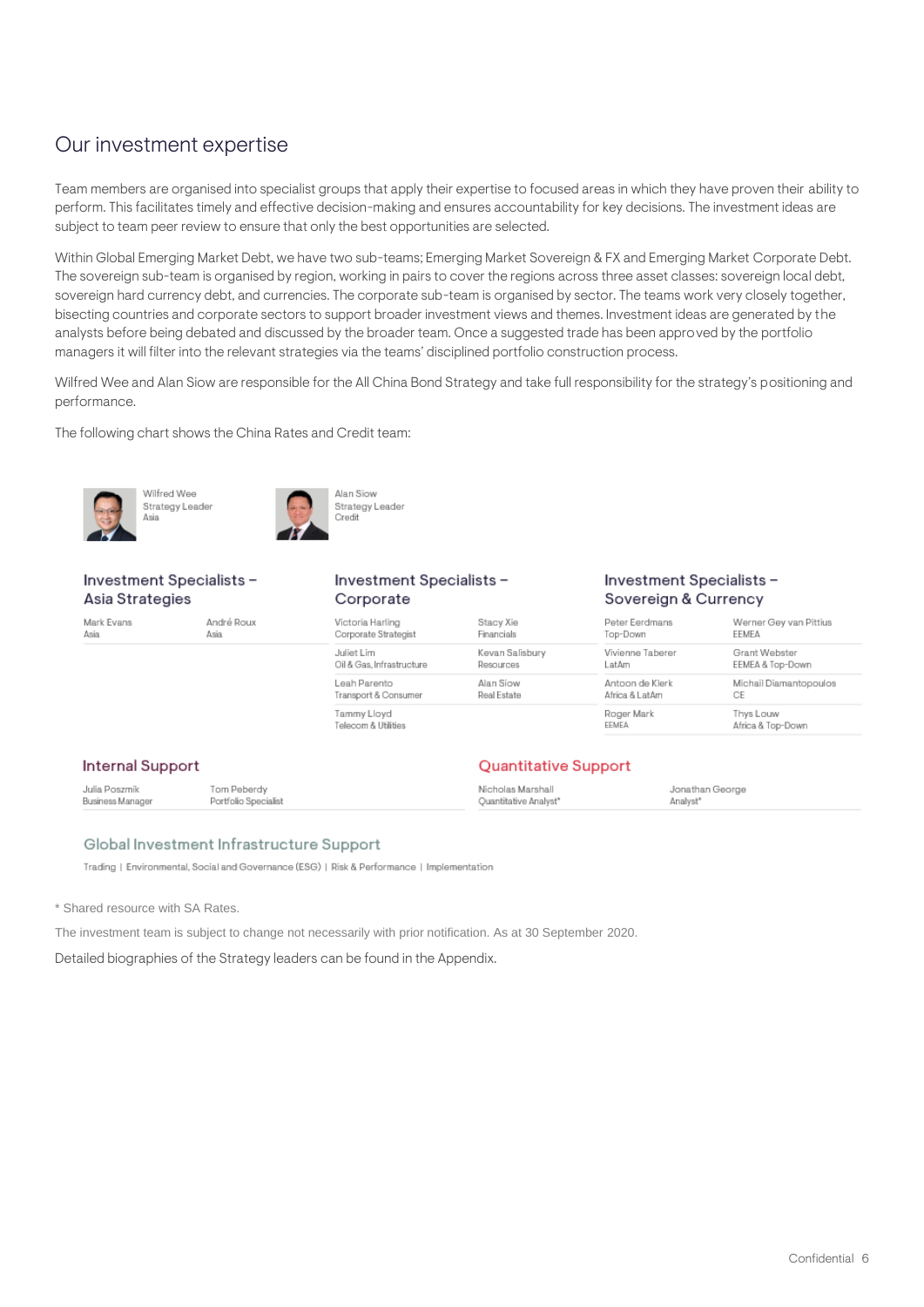# <span id="page-6-0"></span>Investment philosophy

The breadth of China's fixed income universe – encompassing bonds issued in onshore CNY, and bonds issued offshore in USD by Chinese borrowers or in CNH – provides a broad landscape for alpha opportunities. While already counted among the largest bond markets in the world, China's fixed income markets are still in the early stages of opening up to foreign participation. As such, there are significant relative value opportunities for active investors to exploit, driven by differences in market price behaviour and currency basis effects across these markets.

We believe that an active approach is essential to investing in Chinese bonds. This is so that the strategy can be positioned to take advantage of opportunities and mispricing, and to manage risks as well as transaction costs and taxes. With this in mind, the core of our philosophy as active managers is the following:

1. Combine a strong bottom-up process, within a rigorous top-down framework. We believe that the optimal approach to asset allocation is to use tailored, bottom-up, high conviction ideas. We invest holistically, accessing country exposure through what we believe are the most attractive entry points across FX, sovereign debt and corporate debt markets. By using a number of appropriately sized trades, across the various asset classes, we seek to generate consistent alpha over time.

2. We cover all the bases and go to great lengths to make sure we do not get caught up in a single theme. We aim to make sure that our portfolio is never over-exposed to a single market segment or economic outcome, which can be a pitfall of some strategies.

3. We use a structured analytical approach, with our team's insight supplemented by advanced proprietary econometric modelling and valuation tools.

4. We apply strong diversification through a disciplined portfolio construction process, which automatically captures risks, including liquidity risk, at the trade implementation stage.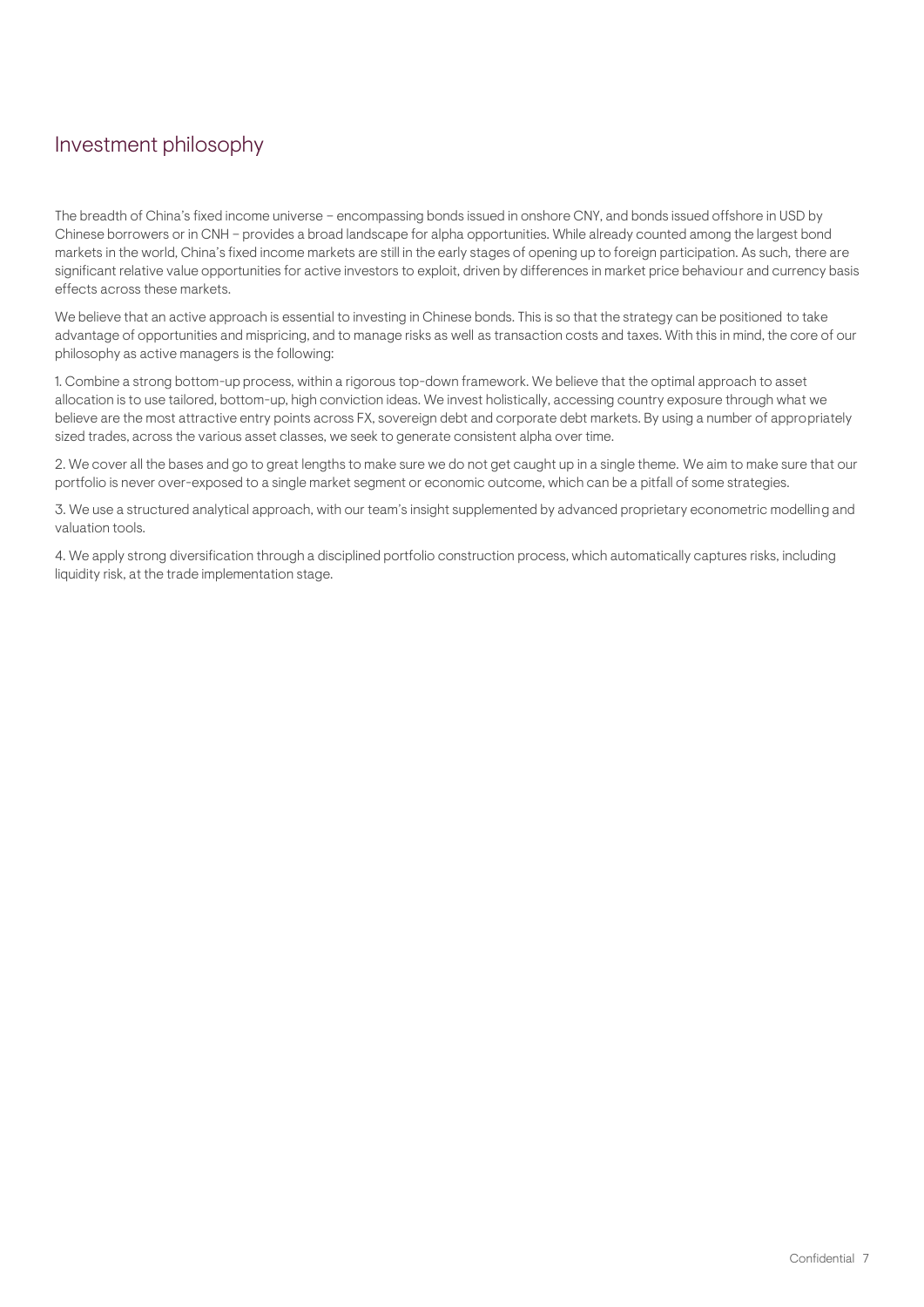## <span id="page-7-0"></span>Investment process

Our process combines top-down asset allocation with bottom-up security selection. The top-down asset allocation process determines the outlook for the various asset classes, namely onshore CNY denominated government bonds, policy banks and highest quality onshore local currency credits; and offshore USD and CNH denominated bonds. Where the bonds are not denominated in renminbi, they will be issued by a borrower with material links to China and may be converted back into renminbi depending on our view towards the currency.

#### Disciplined and repeatable process driven by bottom-up views. Allocation of risk driven by top-down process

Top-down Dedicated process for overall risk exposure and asset allocation

### Bottom-up

Rigorous approach to bottom-up selection driven by views of sovereign and

## Final portfolio

Structured approach seeks to capture analyst views and manage risk We use bottom-up high conviction ideas to build portfolio in line with top-down targets

# Portfolio built from bottom-up, with top-down risk allocation

For the sovereign, the local currency bond analysis develops a preferred duration and yield curve position. We analyse a wide range of indicators focusing on growth factors, inflation, valuations and market behaviour, these are summarised in scorecards that are updated weekly. On a regular basis, the China country specialist will make a detailed country presentation to the team where views and scores are rigorously debated. The currency and sovereign hard currency bond research follows a similar process. Here, the scorecards comprise quantitative scores and qualitative factors consisting of detailed analysis of the economic fundamentals of China.

#### Currency, sovereign bonds – Scorecards provide strong discipline

| Proprietary Research<br>Key pillar of qualitative analysis<br>Independent research<br>Frequent deep-dive investor trips<br>Extensive data analysis and<br>proprietary modelling<br>Local newsflow<br>Company meetings           | Judgement of<br>positions based on<br>Conviction | <b>Experience</b><br>A pioneer of local currency EMD investing<br>Born out of an emerging market<br>Stable team, led by founders<br>of strategy<br>Clear accountability<br>and ownership        |
|---------------------------------------------------------------------------------------------------------------------------------------------------------------------------------------------------------------------------------|--------------------------------------------------|-------------------------------------------------------------------------------------------------------------------------------------------------------------------------------------------------|
| <b>Diversity</b><br>Broad skill set: backgrounds<br>in research, economics,<br>consulting, trading, risk<br>management<br>Multinational, multilingual team that<br>frequently visit the countries in our<br>investment universe | across the liquidity<br>spectrum                 | <b>Discipline</b><br>Established process utilising<br>scorecards<br>Oualitative views captured<br>systematically<br>Clear record of reasons for every trade<br>Triggers for reviewing positions |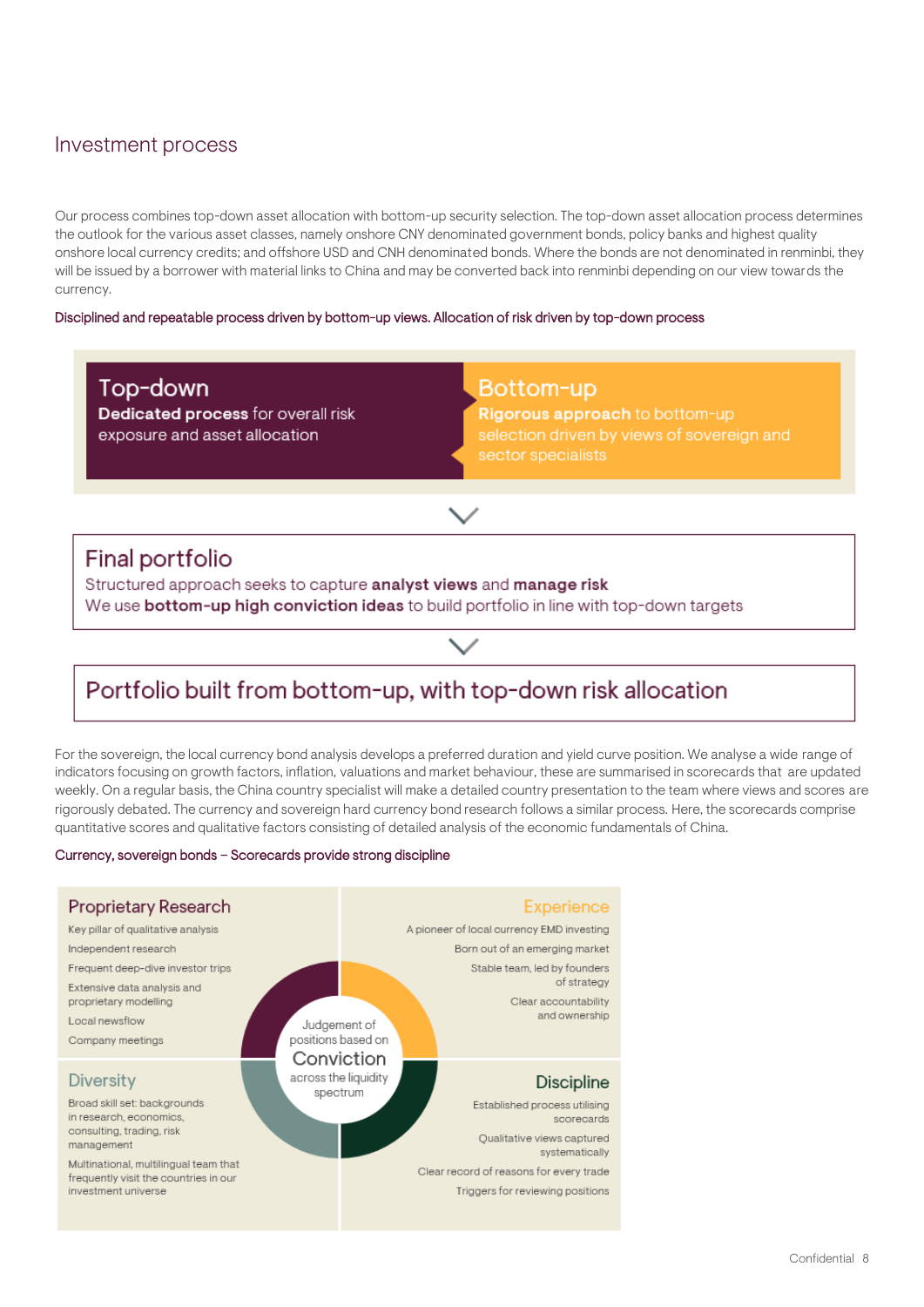For corporates, the credit team will perform fundamental analysis for each company in the portfolio. In order to determine if a potential investment is an attractive opportunity, the credit team will look at a company's bond price, spread and yield in the context of its risk profile versus other companies with a similar risk profile or that operate within the same sector, and its own price levels in other currencies. These findings are summarised in a scorecard.

#### Asset allocation methodology

The overall top-down portfolio process includes a general assessment of the outlook for emerging markets fixed income and main investment themes. The wider Ninety One investment teams hold a monthly macroeconomic meeting where the global economic environment is debated. Following this, the Global Emerging Market Debt team holds its own asset allocation meeting which focuses on a range of emerging markets specifics, such as growth fundamentals, inflation forecasts, the outlook for risk appetite, trade dynamics, geo-politics, valuations and surveys of market positioning and flows. All these factors are captured within the 'Compelling Forces' framework and are reflected in our asset allocation scorecard, which has two major components. The first, called the "Beta Score", gives us an overall steer to the amount of risk the portfolio should contain. The second component, called the "Relative Scores", gives a ranking of the relative attractiveness of the four components: hard currency debt, hard currency corporate debt, local currency debt and EM currencies. This component helps to determine how we should allocate relative risk to the individual asset classes in order to achieve our overall risk exposure.

For the All China Bond Strategy, the main impact of our top-down views will be determining the overall currency stance, the splits between the various asset classes – namely, onshore CNY government bonds, policy banks and highest quality onshore local currency credits; and offshore USD and CNH denominated bonds – as well as duration and curve positioning.

Asset allocation targets are achieved by emphasising the team's best bottom-up ideas, subject to the following limits:

| All China Bond Strategy     | <b>Internal limit</b> | <b>Typical range</b> |
|-----------------------------|-----------------------|----------------------|
| Total RMB currency exposure | 120%                  | 90-110%              |
| Duration                    | $bmk + / - 3$ years   | bmk $+/-$ 1.5 years  |
| CNY, CNH-denominated bonds  | 100%                  | 60-80%               |
| USD-denominated bonds       | 100%                  | 20-40%               |
| Investment grade            | 100%                  | 75-100%              |
| High yield                  | 50%                   | $0 - 25%$            |
| Max per IG corporate issuer | 4%                    | 1-3%                 |
| Max per HY corporate issuer | 3%                    | $1 - 2%$             |
| Cash                        | 20%                   | $0 - 10%$            |

These internal parameters are subject to change without notification necessarily to investors.

#### Evaluation of country and currency risk

Bonds are only selected after rigorous screening and in-depth research. Our active positions are diversified across companies, sectors and markets, but we are also careful to ensure that this does not dilute performance potential. The credit analysts in the EM Corporate Debt team are global EM sector domain specialists – their deep understanding of industry gives them a unique perspective to assess Chinese credits within their sectors. The credit analysts work closely together and participate in each other's scorecard sessions, which are held daily.

On the macro front, China is well researched across the firm. As a key driver of global markets, China is a core focus of the Global Emerging Market Debt team and intensely analysed daily and at every regional meeting. Members of the team typically make at least two to four trips to China annually to meet with key policymakers, analysts and companies.

We start with a detailed analysis of the economic fundamentals of China. A thorough assessment of the inflation risks is crucial at this stage. We also analyse how we expect the country to fare in the current environment. How supportive is global growth? What are the drivers of economic growth: exports, investments, domestic consumption, fiscal expansion? Is there a positive current account balance?

We then focus on the specific country risk factors. Is there a risk of policy mistake by either the central bank or the government? What are credit conditions like? Is there a lot of debt? What is the debt profile? What is the event risk in terms of domestic politics or the international situation?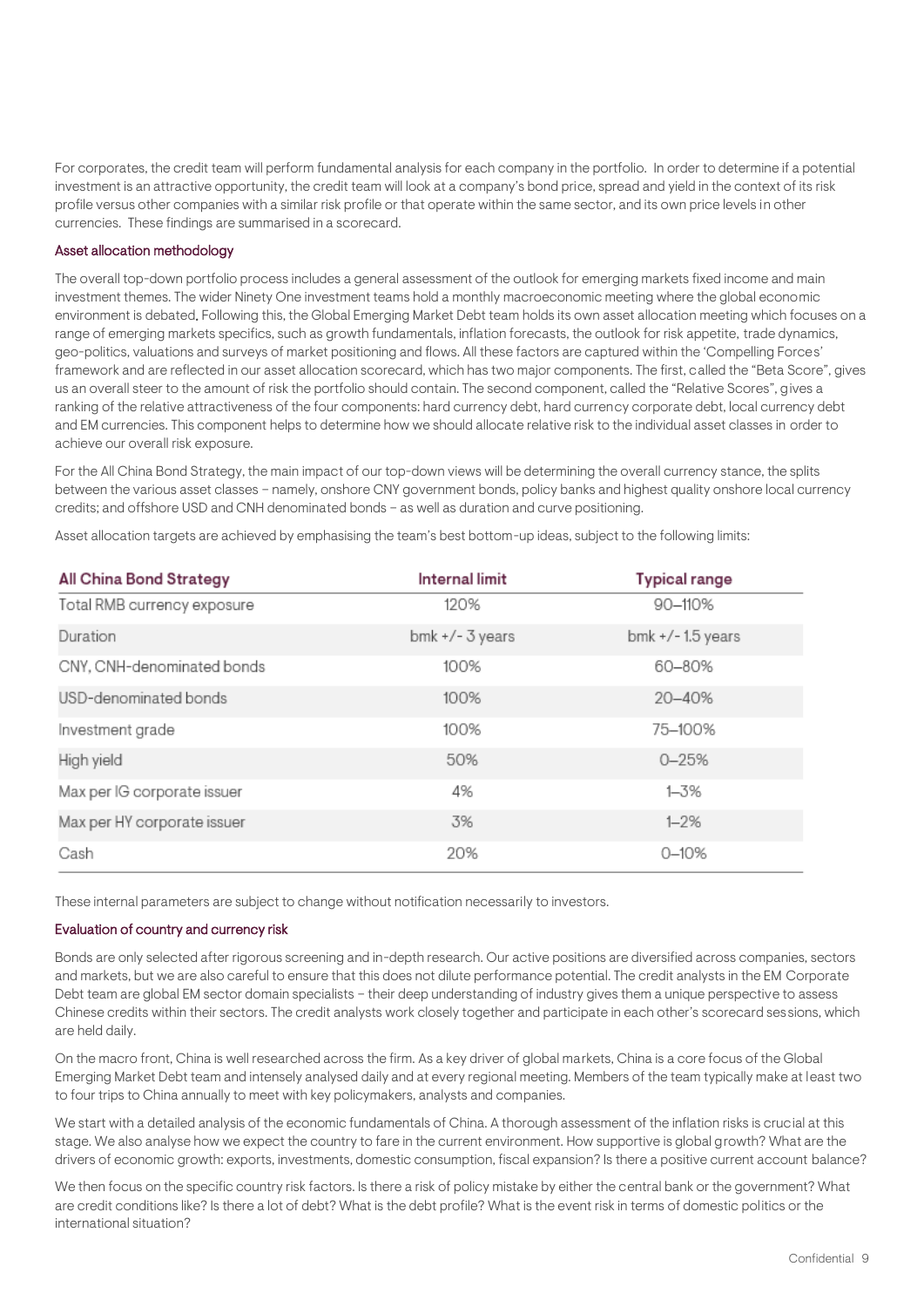Valuation is another key driver of our decision. We have developed several proprietary models where we analyse real and nominal rates and calculate how these compensate for country, inflation and currency risks.

Finally, we look at market behaviour. In particular, investor positioning, supply/demand and technicals are all important. We try to be contrarian and look for value when other investors are getting overly concerned and selling in a panic.

#### Evaluation of corporate securities risk

#### Corporates – Stage 1, Quantitative screening

Initial quantitative screening is done based on absolute and relative valuation. We look at each individual bond and compare to the overall universe for value and against its own history of value. We assign a score based on the relative strengths of these metrics and screen on these scores.

The screen allows to identify where the current bonds in our concentrated coverage list may begin to look expensive or move down the value chain, and where other bonds not currently included in our universe may look attractive enough to move into it. This means our existing coverage universe remains fluid with names dropping out and coming in over time.

#### Corporates – Stage 2, Fundamental analysis

The next stage involves fundamental analysis. The analyst will then embark on in depth analysis of that corporate debt. This involves:

Speaking to bank analysts and rating agencies to provide an initial understanding of the business and identify key issues.

Complete financial modelling of that corporate debt. Provide scenarios and stress test those financials.

Complete background checks on management where possible and speak directly to the company to get a better sense of management strategy and earnings outlook

Examining bond structures and covenants to understand what protections are offered along with risks of breaching covenants.

If any issues remain unclear such as lack of understanding of specifics when modelling, or management issues etc, they will be taken up with management again to ensure we fully understand the risks we take in the portfolio.

Peer reviews are also conducted to provide a comparison within its sector.

All the corporates we cover are maintained in scorecards. This systematic approach covering a set of consistent metrics provides a common language for discussing corporate debt across all sectors and is used to assess all investments. This ensures a transparent, repeatable and attributable process exists. The scorecards pull together our views on the 'Compelling Forces' for each corporate debt. They use the quantitative output from the screen along with softer factors.

|                                        |          |             | <b>Valutations</b> |                        |  |                       |        |              |   | <b>Fundamentals</b>   |   |  |                       |                               | Technicals           |                |                |               |                                                          |      |                | ESG Credit Impact                      |                                  |
|----------------------------------------|----------|-------------|--------------------|------------------------|--|-----------------------|--------|--------------|---|-----------------------|---|--|-----------------------|-------------------------------|----------------------|----------------|----------------|---------------|----------------------------------------------------------|------|----------------|----------------------------------------|----------------------------------|
| Name                                   | Sprea    | <b>NBIA</b> |                    | 3 valuation<br>dilvers |  | Value<br><b>Score</b> |        |              |   | 8 fundamental drivers |   |  | Corp<br>Qual<br>Score | 3 <b>b</b> chnical<br>drivers | Tech<br><b>Score</b> | Total<br>Scare | Rank           | hange<br>Rank | imolied : Credit<br>Notches: Rating<br>Up / Down: Impact |      | €<br>Risk<br>릏 | E\$G<br>Credit<br>Impact:<br>Score<br> | Integrated<br><b>ESG</b> scoring |
| <b>IHS HOLD CO 8% 2027</b>             | 586      | 7.45        |                    |                        |  | 0.25                  |        |              |   |                       |   |  | 0.25                  |                               | $-0.33$              | 0.13           |                | $+1$          |                                                          |      | $+3$           |                                        |                                  |
| <b>IHS HOLDCO 7.125% 2025</b>          | 501      | 6.62        |                    |                        |  | 0.25                  |        |              |   |                       |   |  | 0.25                  |                               | $-0.33$              | 0.13           |                | $+5$          |                                                          | $-1$ | $+3$           | $\mathbf{2}$                           |                                  |
| IGTH/ VIP 7 % 04/26/23                 | 176      | 3.39        |                    |                        |  | n                     |        |              |   |                       |   |  |                       |                               | 0.33                 | 0.12           |                | +0            | $+1$                                                     | $-1$ | $+1$           | -1                                     |                                  |
| MX America Movil 6 1/8% 2040           | 196      | 3.70        |                    |                        |  | 0.25                  |        |              |   |                       |   |  | nœ                    |                               | 0.00                 | 0.10           | 4              | $+4$          | $+1$                                                     | $-1$ | $+2$           | -1                                     | Candidates                       |
| IRU MP 4.95 06/16/24                   | 175      | 3.35        |                    |                        |  | 0.25                  |        |              |   |                       |   |  |                       |                               | 0.33                 | 0.07           | 5              |               | $+0$                                                     | $-1$ | $+1$           | -1                                     |                                  |
| <b>ITR TOell 2028</b>                  | 497      | 6.60        |                    |                        |  | 0.25                  |        |              |   |                       |   |  |                       |                               | 0.00                 | 0.05           | $\overline{z}$ | $+14$         | $-1$                                                     | -1   | $+2$           | -1                                     | to buy                           |
| MX America Movil 6 3/8% 2035           | 172      | 3.43        |                    |                        |  | 0.25                  |        |              |   |                       |   |  |                       |                               | $-0.33$              | 0.03           | 8              |               | $+1$                                                     | $-1$ | $+2$           | -1                                     |                                  |
| : MX America Movil 6 1/8% 2037         | 191      | 3.64        | o                  |                        |  | 0.25                  |        |              |   |                       |   |  | a oa                  |                               | $-0.33$              | 0.03           | 8              | 43            | $+0$                                                     | $-1$ | $+2$           | -1                                     |                                  |
| :C&W 7.5 10/15/26                      | 362      | 5.35        |                    |                        |  | n                     |        |              |   |                       |   |  | 0.25                  |                               | $-0.33$              | 0.03           |                |               | $+0$                                                     |      |                |                                        |                                  |
|                                        |          |             |                    |                        |  |                       |        |              |   |                       |   |  |                       |                               |                      |                |                |               |                                                          |      |                |                                        |                                  |
| ZALIQTEF 8 % 07/13/22                  | 749      | 9.16        |                    |                        |  | 0.25                  |        |              |   |                       |   |  | 0.50                  |                               | $-1.33$              | $-0.37$        | 64             |               | $-2$                                                     |      |                |                                        |                                  |
| : CN Baidu 4 1/8% due 25               | 137      | 2.96        |                    |                        |  |                       |        |              |   |                       |   |  |                       |                               | $-0.33$              | $-0.37$        | 64             | 40            | $+0$                                                     | -1   | $+2$           | -1                                     |                                  |
| ON Albaba Group 3.6% 2024              | 100      | 2.59        |                    |                        |  |                       |        |              |   |                       |   |  |                       |                               | $-0.33$              | $-0.37$        | 64             | +0            | $+0$                                                     | $-1$ | $+2$           | -1                                     |                                  |
| ON Albaba Group 4 1/2% 2034            | 165      | 3.36        |                    |                        |  |                       |        |              |   |                       |   |  |                       |                               | $-0.33$              | $-0.37$        | 64             | +6            | $-1$                                                     | -1   | $+2$           | -1                                     |                                  |
| :QA Qatar Telecom 4 1/2% 2043          | 177      | 3.53        | -2                 |                        |  |                       |        |              |   |                       |   |  |                       |                               | 0.33                 | $-0.38$        | 68             |               | $+3$                                                     | $+0$ | $+0$           | $+0$                                   | Candidates                       |
| :QA Qatar Telecom 4 3/4% 2021          | 53       | 2.36        |                    |                        |  | $-0.75$               |        |              |   |                       |   |  |                       |                               | 0.00                 | $-0.40$        | 69             |               | $+3$                                                     | $+0$ | $+0$           | $+0$                                   | to sell if held                  |
| CN Baidu 3 % 07/06/27                  | 159      | 3.19        | O                  |                        |  | $-0.75$               |        |              |   |                       |   |  |                       |                               | $-0.33$              | $-0.42$        | 70             | ٠Q            | $+0$                                                     | $-1$ | $+2$           | $-1$                                   |                                  |
| <sup>2</sup> CN Huawei 4% 02/21/27     | 224      | 3.85        | 2                  |                        |  | $-0.25$               |        |              |   |                       |   |  |                       |                               | $-1.00$              | $-0.50$        | 71             | 40            | $-2$                                                     | $-1$ | $+3$           | $\mathbf{r}$                           |                                  |
| <sup>2</sup> CN Huawei 4.125% 05/06/26 | 214      | 3.74        | 2                  |                        |  | $-0.25$               |        |              |   |                       |   |  | 0.63                  |                               | $-1.00$              | $-0.55$        | 72             | +0            | $-2$                                                     | $-1$ | $+3$           | $\mathcal{L}$                          |                                  |
| CN Huawei 4.125% 2025                  | .2023.67 | 3.61        | -2                 | $-1 - 1$               |  | .0.25.                | $-1$ 0 | $\mathbf{0}$ | 0 |                       | 0 |  | $-0.63$               | $-2$ $-1$ 0                   | $-1.00$              | $-0.55$        | 72             | $+0$          |                                                          |      | $+3$           |                                        |                                  |

Scorecards provide a disciplined approach to

compare the universe across sectors

Source Ninety One. This is not a buy, sell or hold recommendation for any particular security, data is for illustrative purposes.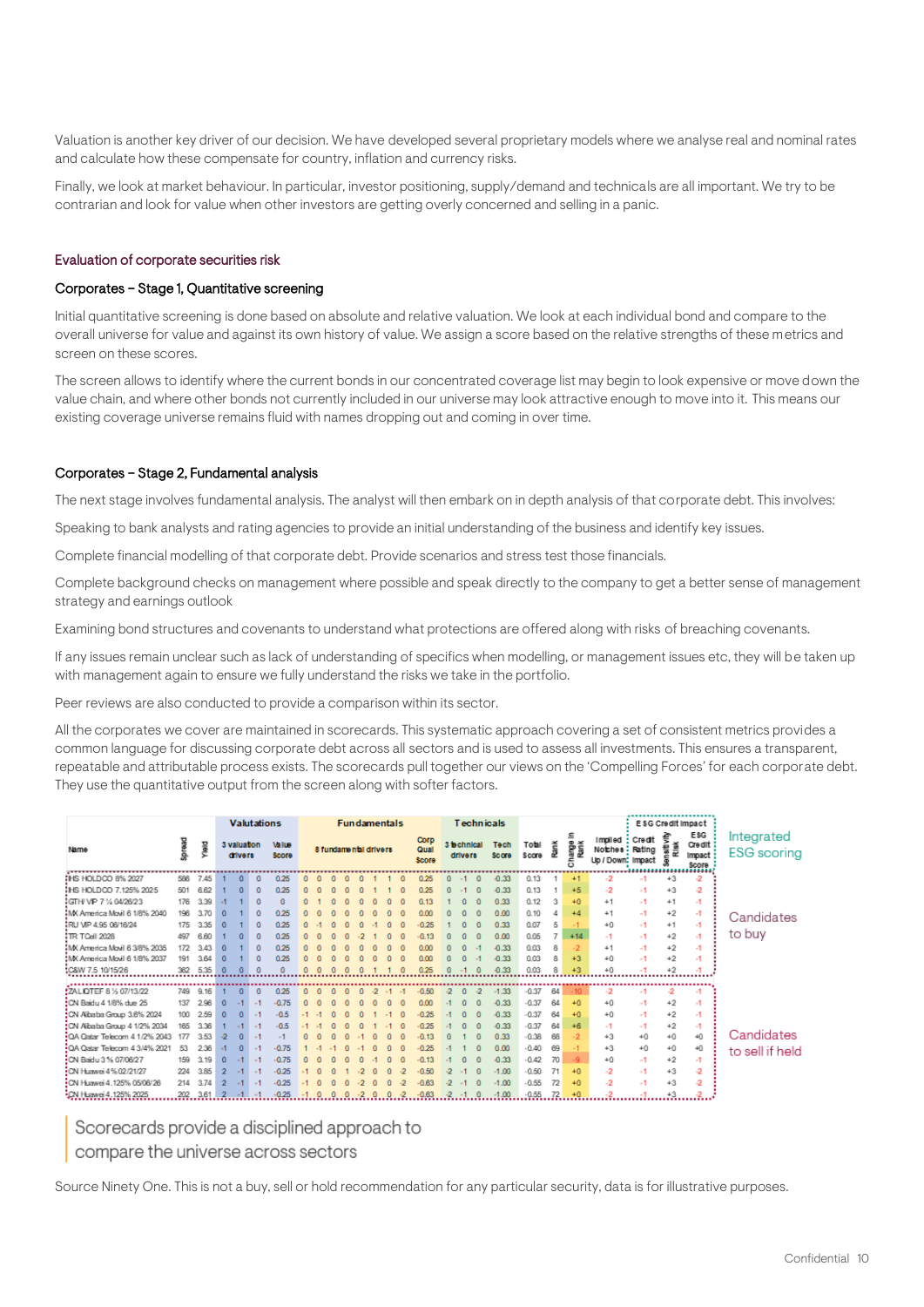#### Corporates – Stage 3, Sector scorecards

The final step is to then score the corporate in the sector scorecards we maintain to see where it ranks. All the corporates we cover are maintained in scorecards. This systematic approach covering a set of consistent metrics provides a common language for discussing corporate debt across all sectors and is used to assess all investments. This ensures a transparent, repeatable and attributable process exists. The scorecards pull together our views on the Compelling Forces for each corporate debt. They use the quantitative output from the screen along with softer factors.

The factors we use to score can be broken down into valuation, fundamentals and market behavioural factors:

Valuations: combination of the quantitative score from the screen and a qualitative score assigned by the sector analyst

Fundamentals: Qualitative scores assigned by the sector analysts. This incorporates several aspects such as quality of management, merger & acquisition catalyst, capex flexibility, refinance risk, government support / regulation, EBITDA margins and growth

Market behaviour: Qualitative scores assigned by the sector analysts. These can help explain mispricing and evaluate the degree and the length of time that a mispricing may exist for. We include potential issuance and market positioning, index inclusion/investor base, liquidity of issue. Within the scorecard we also integrate an ESG assessment, with separate scores determined across E, S & G derived from multiple quantitative & qualitative inputs. Here we are looking to determine any potential credit impact due to ESG factors.

Once the analyst has analysed the business and scored the corporate within the scorecard, they will write up a detailed note on the company with a (i) buy/sell recommendation (ii) fair value spread target (which will help determine the potential total return) and (iii) a level of conviction being low medium or high. The note will consist of a credit profile, key drivers, strengths and weaknesses, any covenant issues, a peer comparison and financial model where appropriate.

#### Portfolio construction

For sovereign risks, active positions – on overall duration, curve, and overall currency exposure – will be taken in terms of risk units, which are set based on the riskiness and the liquidity characteristics of the market. Importantly, in addition to backward-looking risk (volatility) measures, forward-looking risk measures (such as ratings, liquidity and our assessment of geo-politics) are used. Typically, no more than two risk units tend to be allocated to each active position.

For credit, the bottom-up security selection process is the key driver of performance. A thorough analysis creates a ranking of the range of issuers. The scorecard provides strong discipline to buy/sell and test conviction levels. Securities that score in the top one third of the credit scorecard are typically considered for the portfolio. Our internal guidelines limit individual corporate exposures to 4% for Investment Grade and 3% for High Yield issuers to limit potential downside idiosyncratic risks, although most typically we take a 1-3% position per issuer, depending on conviction levels

Non-rated bonds are counted as part of High Yield limits.

Local ratings are heavily skewed towards 'AA' and above; such bunching limits their efficacy as measures of credit differentiation. Therefore, we only use credit ratings of the international agencies. If the bond issue has a rating, we would use its Moody's, S&P and/or Fitch rating. If the bond issue itself is not rated by Moody's/S&P/Fitch (as is the case with a lot of onshore CNY bonds), we assign it the bond issuer rating by Moody's/S&P/Fitch. Otherwise, we would consider the bond non-rated.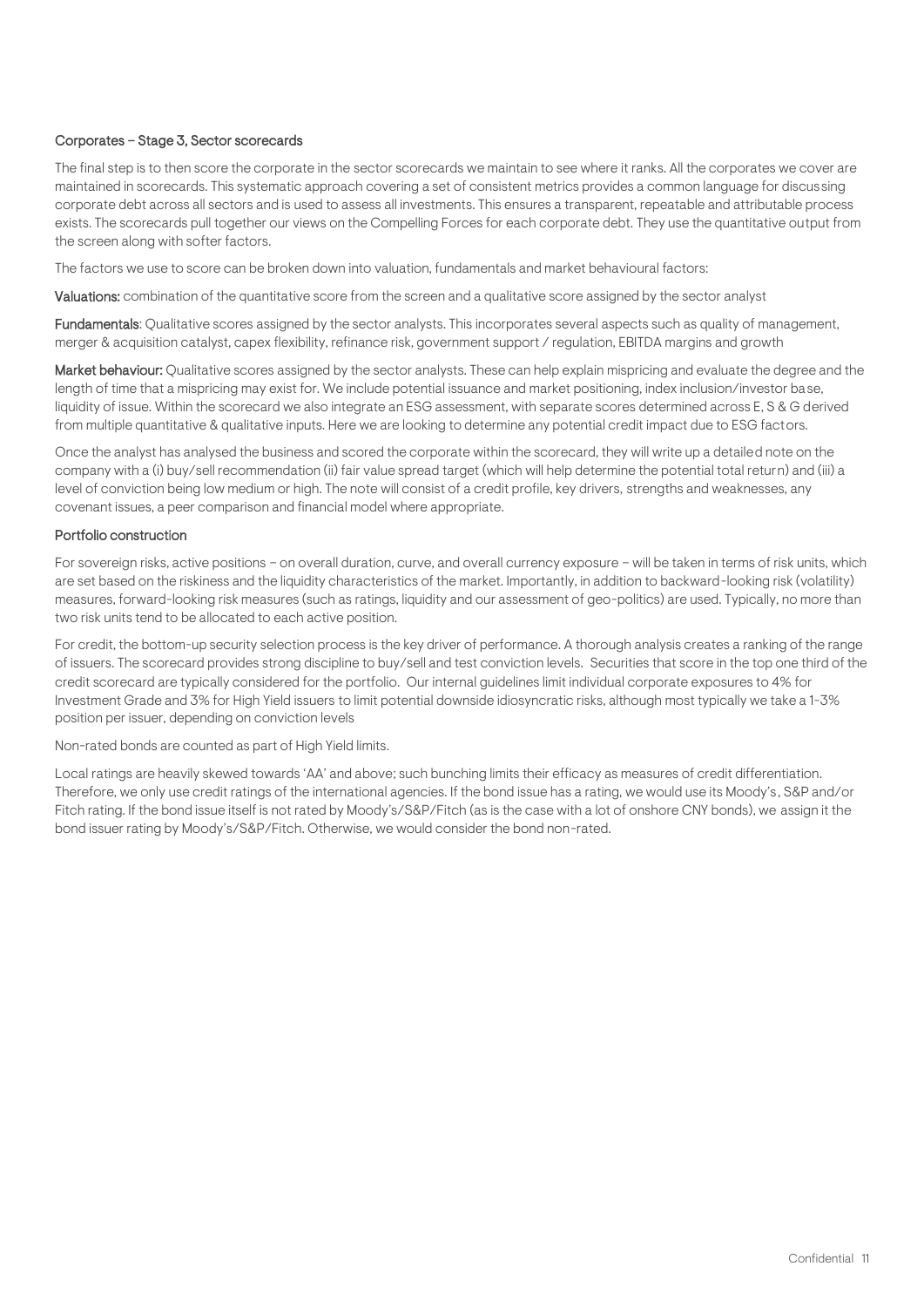## <span id="page-11-0"></span>Environmental, Social and Governance integration

Environmental, Social and Governance (ESG) integration is a priority for the leadership at Ninety One. We believe it adds more value to our clients to treat material ESG issues as an integral part of the investment analysis process rather than as a separate procedure.

We have a dedicated global ESG team, which is steered by a senior Investment Governance Committee. Together with all the investment teams, the ESG team focuses on integration strategies, ESG research and engagement efforts.

#### ESG integration within sovereign Emerging Market Debt

| Proprietary<br><b>ESG</b> analysis                                    | Investment<br>process integration                                                    | <b>Outcomes</b>                                                                                                       |  |  |  |
|-----------------------------------------------------------------------|--------------------------------------------------------------------------------------|-----------------------------------------------------------------------------------------------------------------------|--|--|--|
| Sovereign ESG scorecard                                               | ESG scores feed into all our investment<br>scorecards across sovereign, FX and rates | Structured ESG process embeds ESG risk<br>management in portfolio construction<br>Ability to tailor ESG solutions for |  |  |  |
| Comprehensive eight factor scoring of                                 | scorecards with 5% weight                                                            |                                                                                                                       |  |  |  |
| ESG trends based on qualitative<br>assessment by regional specialists | Complemented by a Political Risk                                                     | institutional clients                                                                                                 |  |  |  |
| Informed by analysis of third party data,                             | score capturing shorter-term<br>governance outlook                                   | Collaboration with clients ranging from<br>sharing of quarterly ESG trend scorecards                                  |  |  |  |
| policy analysis and interaction with policy-<br>makers                | Engagement with company<br>management, NGOs and                                      | and qualitative views to ad hoc ESG<br>interaction on particular topics,                                              |  |  |  |
| Ongoing collaboration and interaction<br>with ESG team                | country policy makers                                                                | companies and countries.                                                                                              |  |  |  |

#### ESG scorecard sub-categories

|         | <b>Environmental Policy</b> |              |             | Social Policy |           | Governance    |          |  |  |
|---------|-----------------------------|--------------|-------------|---------------|-----------|---------------|----------|--|--|
| Climate | Resource                    | Land & Water | Built       | Human         | Inclusive | Institutional | Economic |  |  |
| Action  | Strategy                    | Management   | Environment | Capital       | Growth    | Capacity      | Policy   |  |  |

We have incorporated ESG-related factors in our investment process since the inception of our EMD capability. The details have naturally evolved as the asset class has matured and as ESG data has become more readily available. We now run an eight-factor ESG momentum scorecard that ensures we cover all the key elements of ESG, including 16 of the 17 SDGs. This scorecard provides a framework for our assessment of ESG policies and implementation, and their relevance to the long-run prospects for an economy, which in turn can influence asset returns.

ESG is integrated into our standard investment process through the ESG impact score. The ESG impact score is complemented by a political risk score that captures near-term governance shifts (which can potentially impact longer-term ESG trends).

Both these scores feed into all our investment scorecards – currencies, local rates and sovereign credit. Thus, all other things equal, markets with improving ESG scores will be higher up the scorecard rankings than those that are deteriorating.

Within corporate debt we monitor ESG issues using MCSI ESG Research, which combines quantitative and qualitative analysis to assess companies and countries from an ESG perspective. Corporate governance is one of the eight fundamental factors in our quantitative screen of the benchmark universe.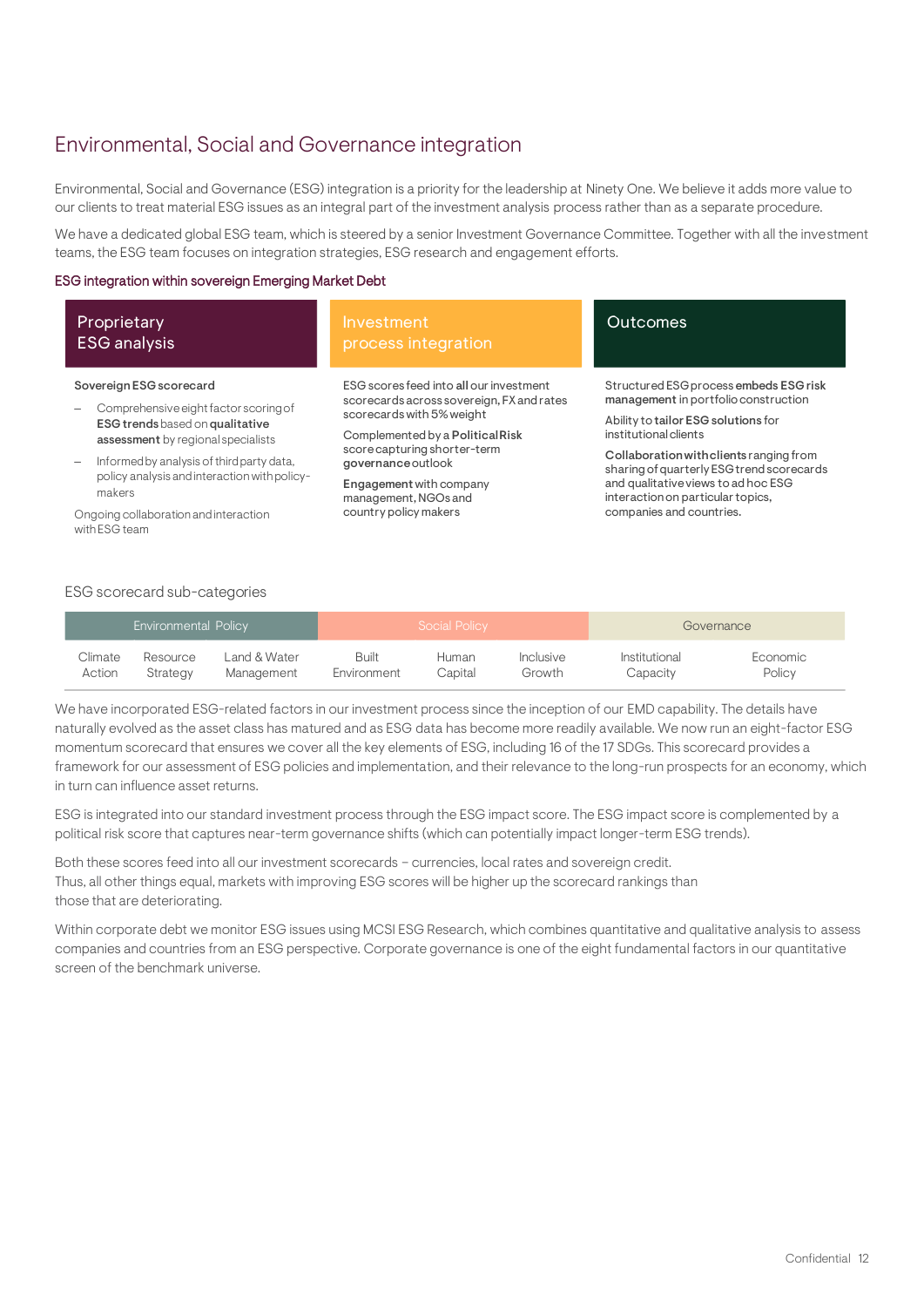## Investment risk management and key characteristics

We have a comprehensive Governance and Oversight structure in place at Ninety One to manage risk throughout the business and this includes our approach to investment risk.

Managing risks across our investment strategies is an integral part of the portfolio management process and consists of both explicit limits as well as additional measures to ensure that the appropriate level of risk is employed to meet the risk and return objectives of our investors.

The four main areas that are of primary focus to Ninety One from an investment risk perspective are:

- 1. Philosophy and Process: Ensuring that investment capabilities adhere to investment style and mandate.
- 2. Research and Analysis: Confirming that suitable research and analysis underpins the investment decision-making process.
- 3. Concentration and Liquidity: Cognisance of the strategy's concentration and liquidity characteristics.
- 4. Risk Measurement: Making sure appropriate risk measurement and stress testing is carried out.

#### Investment characteristics

The investment characteristics and risk controls of Ninety One's All China Bond Strategy are as follows:

#### ALL CHINA BOND Strategy

| Benchmark                       | Bloomberg Barclays Global Aggregate - Chinese Renminbi Index                                             |
|---------------------------------|----------------------------------------------------------------------------------------------------------|
|                                 | (pre 30/08/2019 iBoxx ALBI Offshore China, pre 01/05/2016 HSBC OS<br>RMB Overall, pre 01/01/2015 CNHDR). |
| <b>Risk controls</b>            |                                                                                                          |
| Typical number of holdings      | 30-50                                                                                                    |
| Duration                        | $BM + / - 3 years$                                                                                       |
| CNY, CNH-denominated bonds      | Maximum 100%                                                                                             |
| USD-denominated bonds           | Maximum 100%                                                                                             |
| Investment grade                | Maximum 100%                                                                                             |
| High yield                      | Maximum 50%                                                                                              |
| Maximum per IG corporate issuer | 4%                                                                                                       |
| Maximum per HY corporate issuer | 3%                                                                                                       |
| Cash                            | Maximum 20%                                                                                              |

Note: These are internal parameters and subject to change without notification. These are for information purposes and describe the current investment process.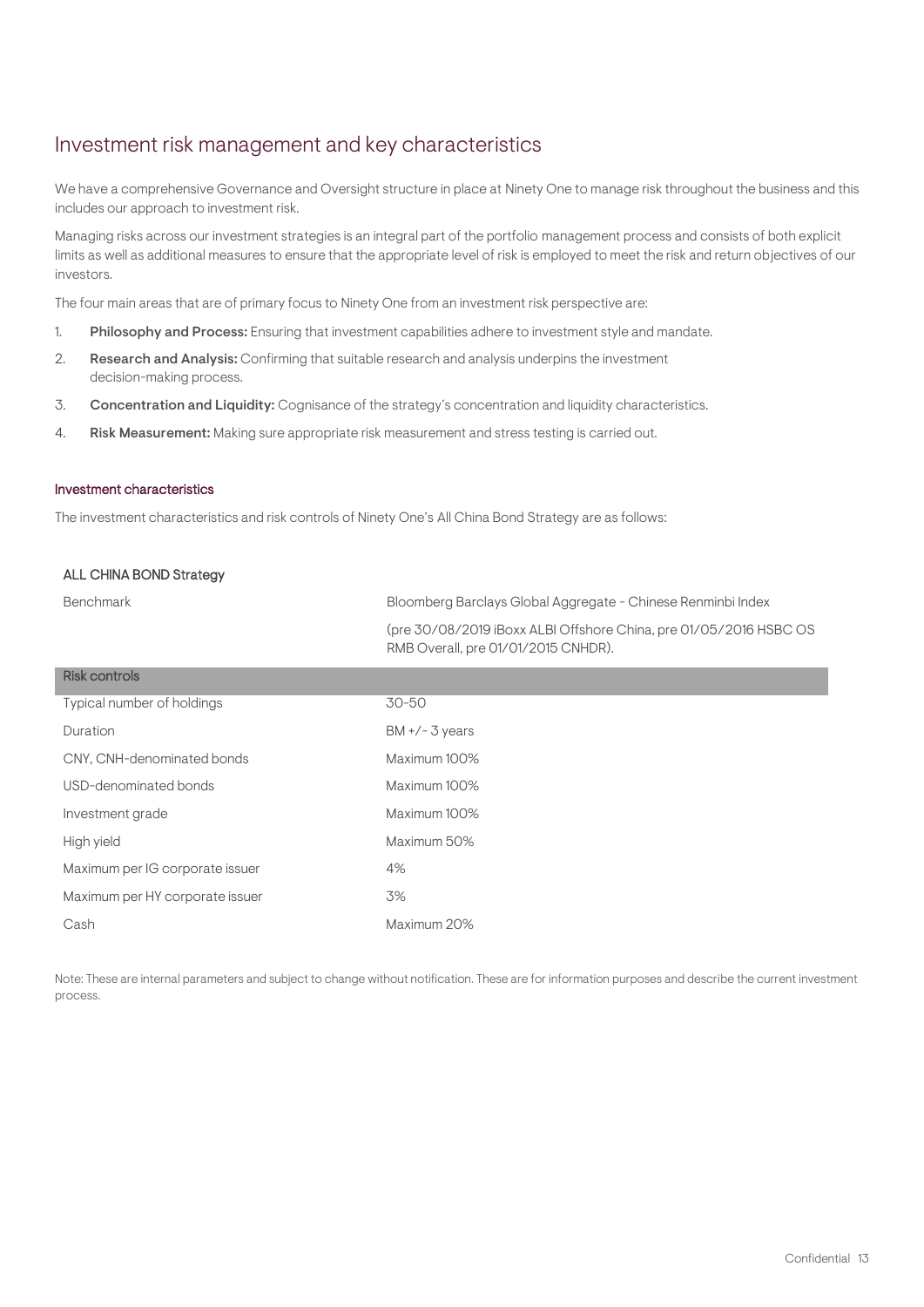#### General risks:

The value of investments, and any income generated from them, can fall as well as rise. Where charges are taken from capital, this may constrain future growth.

Past performance is not a reliable indicator of future results. If any currency differs from the investor's home currency, returns may increase or decrease as a result of currency fluctuations.

Investment objectives and performance targets are subject to change and may not necessarily be achieved, losses may be made.

#### Specific risks:

Currency exchange: Changes in the relative values of different currencies may adversely affect the value of investments and any related income.

Default: There is a risk that the issuers of fixed income investments (e.g. bonds) may not be able to meet interest payments nor repay the money they have borrowed. The worse the credit quality of the issuer, the greater the risk of default and therefore investment loss.

Derivatives: The use of derivatives may increase overall risk by magnifying the effect of both gains and losses leading to large changes in value and potentially large financial loss. A counterparty to a derivative transaction may fail to meet its obligations which may also lead to a financial loss.

Emerging market: These markets carry a higher risk of financial loss than more developed markets as they may have less developed legal, political, economic or other systems.

Interest rate: The value of fixed income investments (e.g. bonds) tends to decrease when interest rates rise.

Liquidity: There may be insufficient buyers or sellers of particular investments giving rise to delays in trading and being able to make settlements, and/or large fluctuations in value. This may lead to larger financial losses than might be anticipated.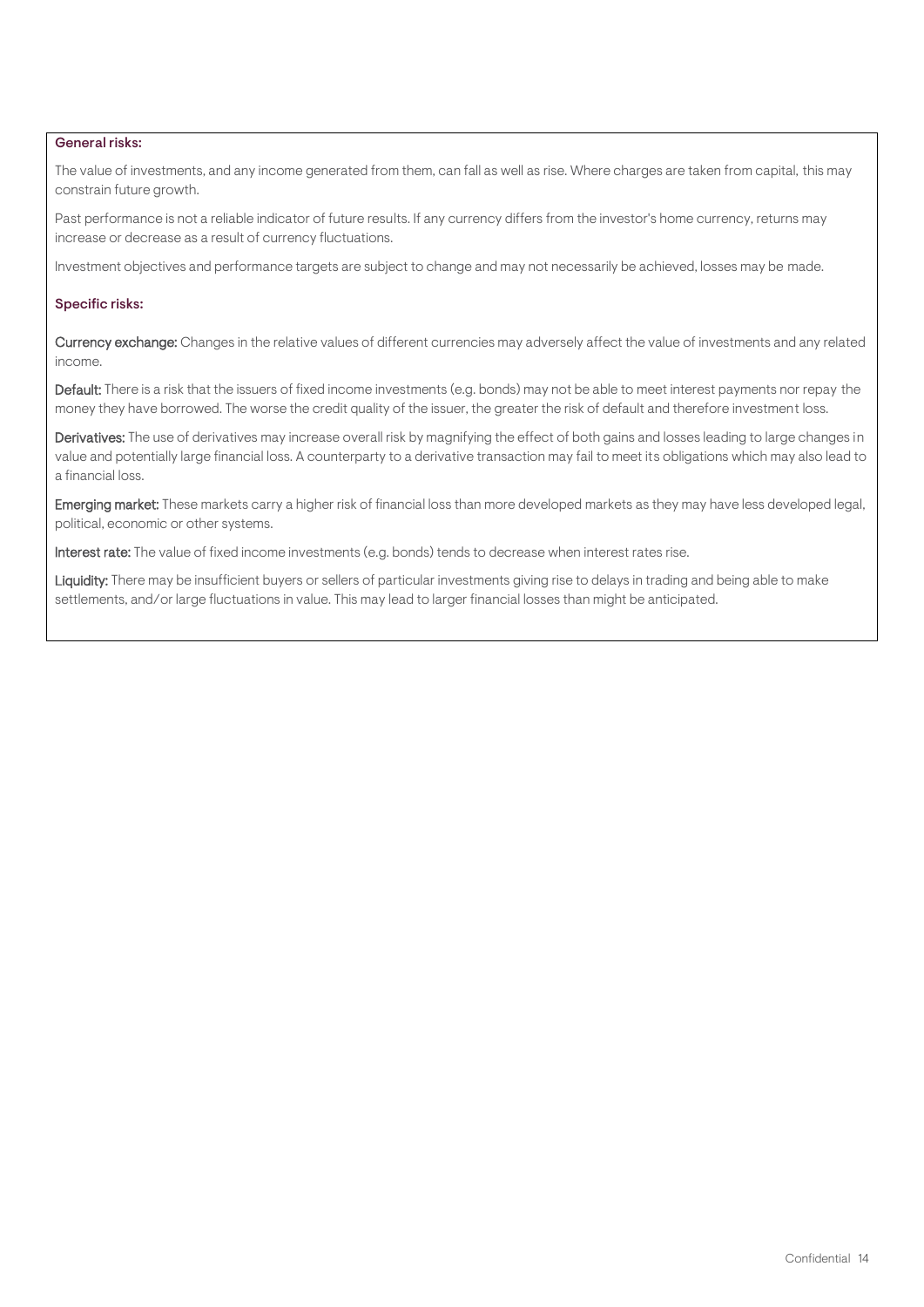# <span id="page-14-0"></span>Appendix – biographies



Wilfred Wee Portfolio Manager Joined the firm in 2013 Joined the industry in 2004

Wilfred is a portfolio manager in the Fixed Income team at Ninety One and he is responsible for all China Bond strategies. He also shares responsibility for analysis of Asian bond and currency markets within the Fixed Income team.

Prior to joining the firm, Wilfred worked for the Government of Singapore Investment Corporation (GIC) for nine years, three of which were based in New York. At the GIC, Wilfred was a portfolio manager and lead credit analyst for Emerging Market credit, focused on Asia. He was also credit analyst and strategist responsible for European financials.

Wilfred holds a Bachelor of Arts (Hons) degree in Economics from the University of Cambridge, a Master's degree in Financial Mathematics from Stanford University, and is also a CFA® Charterholder.



Alan Siow Portfolio Manager Joined the firm in 2019 Joined the industry in 2004

Alan is a portfolio manager in the Fixed Income team at Ninety One with responsibility for Emerging Markets Investment Grade Corporate Debt and All China Bond. Prior to joining the firm, Alan worked at BlueBay Asset Management where he was a portfolio manager specialising in emerging markets. From 2008 to 2011 Alan worked at Alchemy Special Situations as an executive responsible for European distressed debt and special situations investing.

Prior to Alchemy, Alan was a vice president in fixed income at Citigroup Salomon Smith Barney. Alan started his career at Deloitte in Australia.

Alan graduated with a Bachelor of Commerce, first class honours (Accounting and Finance) degree from the University of Western Australia and completed a Master's in Business Administration at INSEAD, France. He is also a qualified Chartered Accountant (Australia and New Zealand).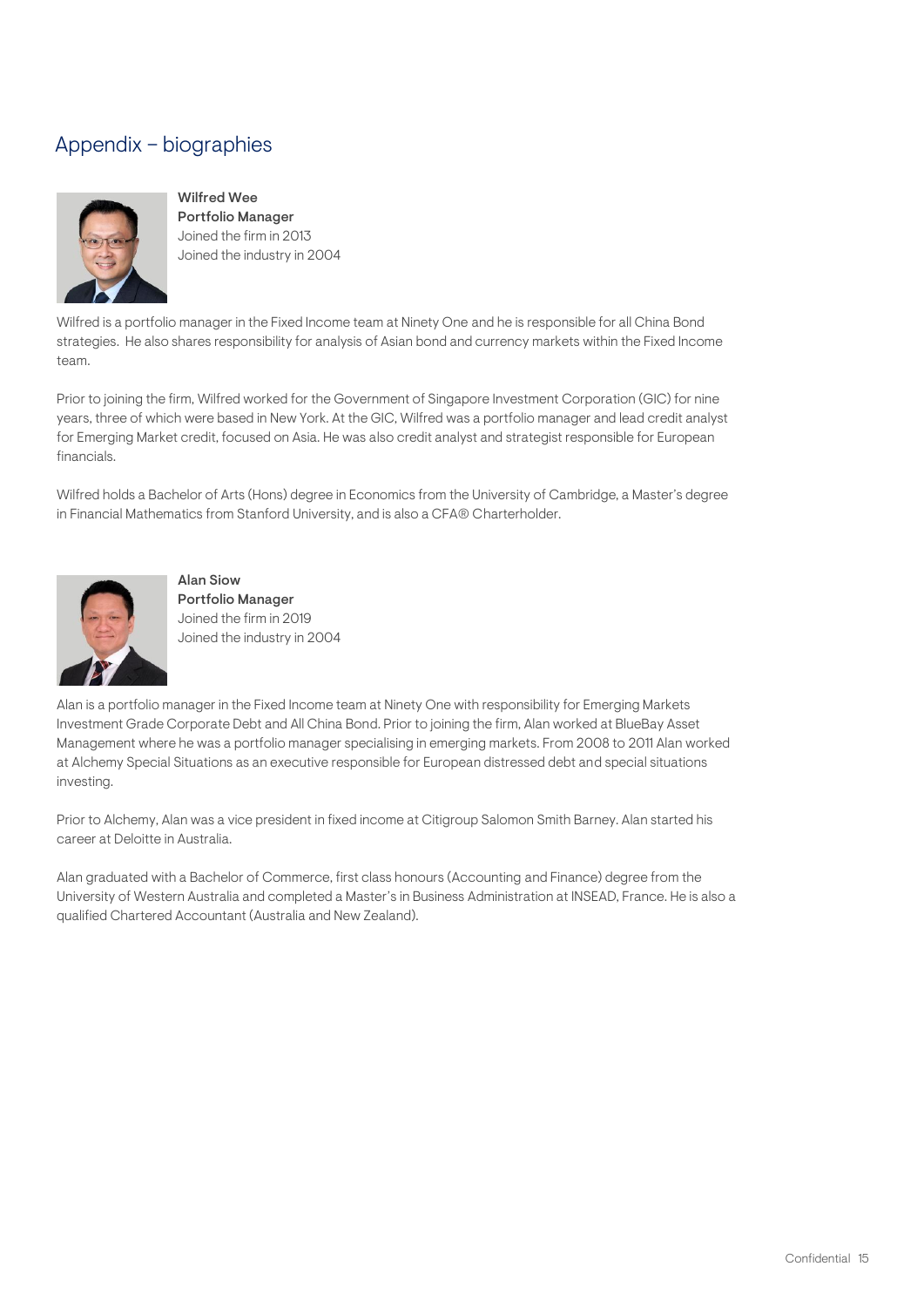# Important information

The personal information contained in this document is confidential, and only for the information of the intended recipient.

This communication is for institutional investors and financial advisors only. It is not to be distributed to the public or within a country where such distribution would be contrary to applicable law or regulations. If you are a retail investor and receive it as part of a general circulation, please contact us at www.ninetyone.com/contactus.

The information may discuss general market activity or industry trends and is not intended to be relied upon as a forecast, research or investment advice. The economic and market views presented herein reflect Ninety One's judgment as at the date shown and are subject to change without notice. There is no guarantee that views and opinions expressed will be correct and may not reflect those of Ninety One as a whole, different views may be expressed based on different investment objectives. Although we believe any information obtained from external sources to be reliable, we have not independently verified it, and we cannot guarantee its accuracy or completeness. Ninety One's internal data may not be audited. Ninety One does not provide legal or tax advice. Prospective investors should consult their tax advisors before making tax-related investment decisions.

Nothing herein should be construed as an offer to enter into any contract, investment advice, a recommendation of any kind, a solicitation of clients, or an offer to invest in any particular fund, product, investment vehicle or derivative. Investment involves risks. Past performance is not indicative of future performance. Any decision to invest in strategies described herein should be made after reviewing the offering document and conducting such investigation as an investor deems necessary and consulting its own legal, accounting and tax advisors in order to make an independent determination of suitability and consequences of such an investment. This material does not purport to be a complete summary of all the risks associated with this Strategy. A description of risks associated with this Strategy can be found in the offering or other disclosure documents. Copies of such documents are available free of charge upon request.

In the US, this communication should only be read by institutional investors, professional financial advisers and their eligible clients, but must not be distributed to US persons apart from the aforementioned recipients. THIS INVESTMENT IS NOT FOR SALE TO US PERSONS EXCEPT QUALIFIED PURCHASERS. Note that returns will be reduced by management fees and that investment advisory fees can be found in Form ADV Part 2A.

In Australia, this document is provided for general information only to wholesale clients (as defined in the Corporations Act 2001). In Hong Kong, this document is intended solely for the use of the person to whom it has been delivered and is not to be reproduced or distributed to any other persons; this document shall be delivered to professional financial advisors and institutional and professional investors only. It is issued by Ninety One Hong Kong Limited and has not been reviewed by the Securities and Futures Commission of Hong Kong (SFC). The Company's website has not been reviewed by the SFC and may contain information with respect to non-SFC authorised funds which are not available to the public of Hong Kong. In Singapore, this document is issued by Ninety One Singapore Pte Limited (company registration number: 201220398M) for professional financial advisors and institutional investors only. In Indonesia, Thailand, The Philippines, Brunei, Malaysia and Vietnam this document is provided in a private and confidential manner to institutional investors only.

Ninety One Botswana Proprietary Limited, Unit 5, Plot 64511, Fairgrounds, Gaborone, Botswana, is regulated by the Non-Bank Financial Institutions Regulatory Authority. In Namibia, Ninety One Asset Management Namibia (Pty) Ltd is regulated by the Namibia Financial Institutions Supervisory Authority. In South Africa, Ninety One is an authorised financial services provider.

Except as otherwise authorised, this information may not be shown, copied, transmitted, or otherwise given to any third party without Ninety One's prior written consent. © 2020 Ninety One. All rights reserved. Issued by Ninety One, October 2020.

Additional information on our investment strategies can be provided on request.

#### Indices

Indices are shown for illustrative purposes only, are unmanaged and do not take into account market conditions or the costs associated g. Further, the manager's strategy may deploy investment techniques and instruments not used to generate Index for this reason, the performance of the manager and the Indices are not directly comparable.

If applicable MSCI data is sourced from MSCI Inc. MSCI makes no express or implied warranties or representations and shall have no with respect to any MSCI data contained herein. The MSCI data may not be further redistributed or used as a basis ecurities or financial products. This report is not approved, endorsed, reviewed or produced by MSCI. None of  $\overline{\text{F}}$ d to constitute investment advice or a recommendation to make (or refrain from making) any kind of investment be relied on as such.

 $\rm d$  from FTSE International Limited ('FTSE') © FTSE 2020. Please note a disclaimer applies to FTSE data id can be found at www.ftse.c<mark>om/products/downloads/FTSE\_Wholly\_Owned\_Non-Partner.pdf</mark>